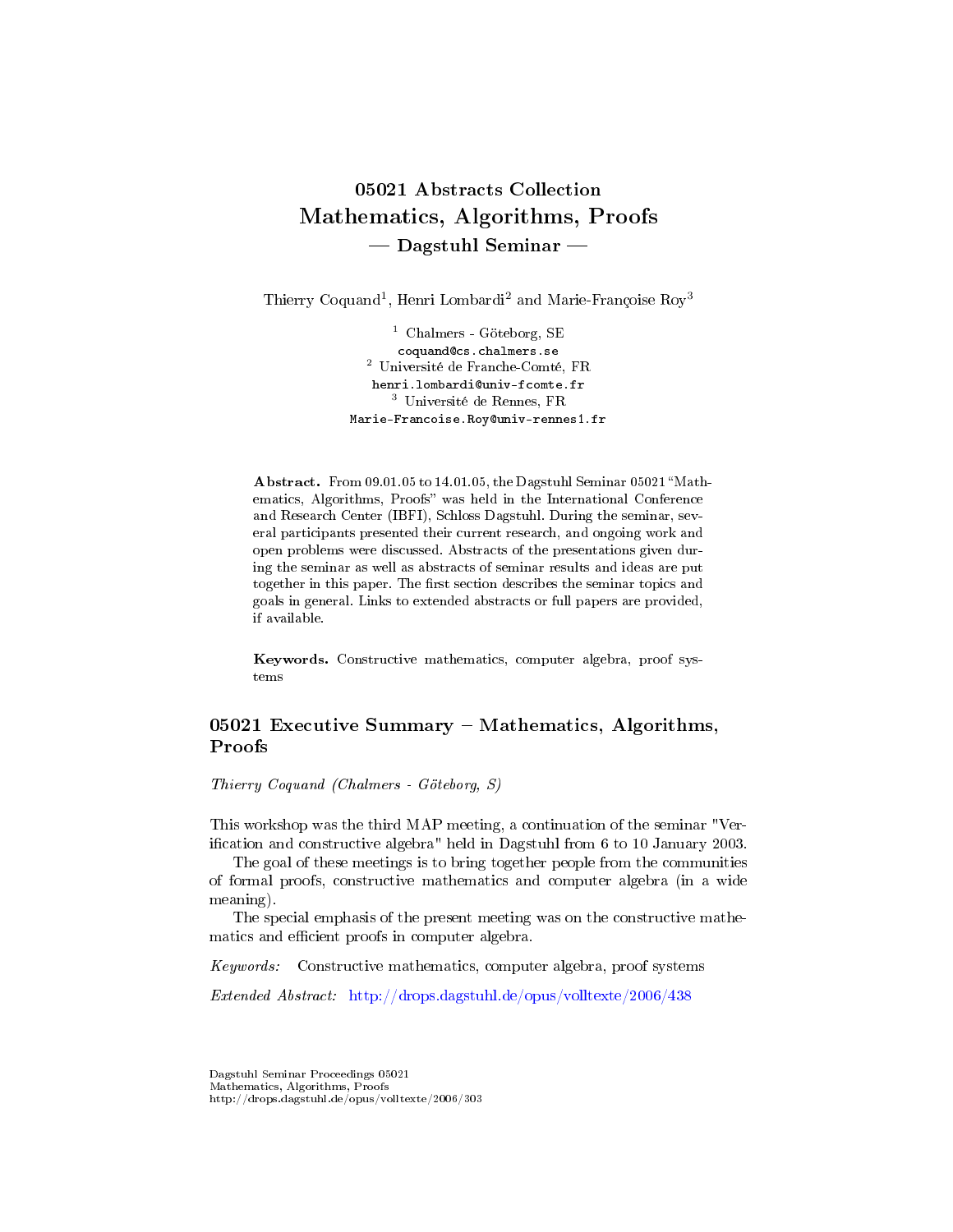2 T. Coquand, H. Lombardi and M.-F. Roy

#### Translating nonstandard proofs to constructive ones

Jeremy Avigad (CMU - Pittsburgh, USA)

I will describe a mechanical translation which takes proofs using nonstandard arithmetic and analysis to standard (and even constructive) ones. By way of illustration, I will explain how the translation is helpful in finding the "constructive content" of a theorem due to Steinhaus: if A and B are sets of reals with positive Lebesgue measure, then the sumset  $A + B$  includes an interval.

#### Strong normalization for lambda calculi with recursion

Ulrich Berger (University of Wales - Swansea, GB)

We consider the untyped lambda calculus with constructors and recursively de fined constants. We show that if a term does not denote the bottom element in a suitable strict domain-theoretic model and satisfies some additional condition, then it is strongly normalizing.

We transfer this result to extensions of Goedel's system T and system F extended by various forms of bar recursion for which strong normalization was hitherto unknown.

## Heitmann dimension

Thierry Coquand (Chalmers - Göteborg, S)

In 1958, Serre presented a purely algebraic theorem, directly motived by geometrical considerations (given a vector fiber bundle, if the dimension of the fibers  $are >$  dimension of the base, then there is a non vanishing question). This can be formulated concretely as a general theorem about idempotent matrices over a commutative ring.

The proof needed the ring to be Noetherian and it was natural to look for a nonNoetherian generalisation.

A breakthrough was obtained by a paper of Heitmann in 1984, but the generalisation of Serre's theorem was still missing. We present such a generalisation, with a constructive and elementary proof, that was obtained by giving a purely first-order formulation of Serre's theorem.

Joint work of: Lombardi, Henri; Quitté, Claude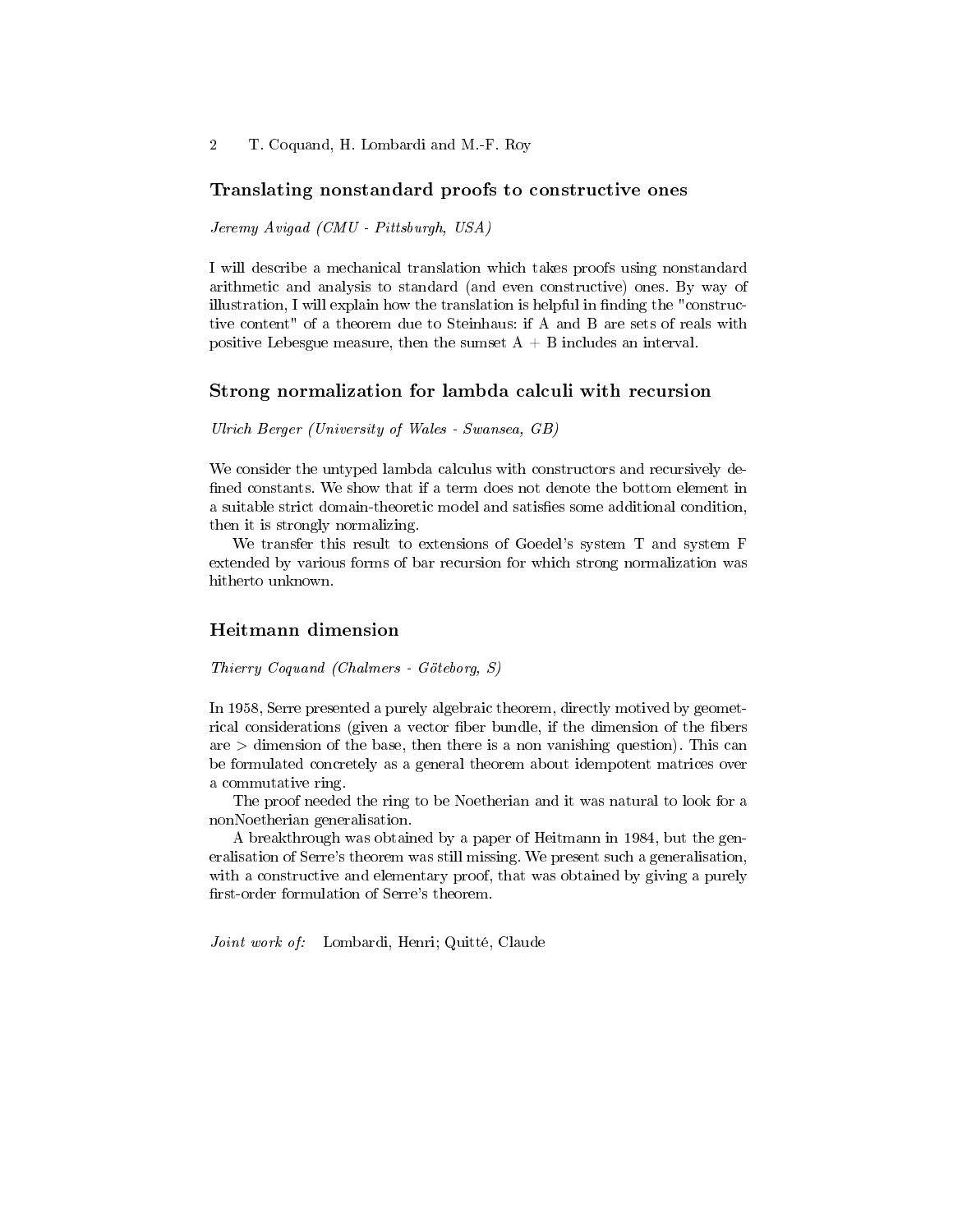# Towards Diagrammatic Specifications of Symbolic Computation Systems

César Domínguez (Universidad de la Rioja, E)

The aim of this work is to present an ongoing project to formalize, in the framework of diagrammatic logic (due to Dominique Duval and Christian Lair) some data structures appearing in Sergeraert's symbolic computation systems Kenzo and EAT. More precisely, we intend to translate into the diagrammatic setting a previous work based on standard algebraic specification techniques. In particular, we give hints on the reason why an important construction (called imp construction) in the specification of the systems can be understood as a freely generating functor between suitable categories of diagrammatic realizations. Even if very partial, these positive results seem to indicate that this new kind of specification is promising in the field of symbolic computation.

 $Keywords:$  Specification, symbolic computation, sketches, diagrammatic logic

Joint work of: Dominguez, César; Duval, Domonique; Lamban, Laureano; Rubio, Julio

Full Paper: <http://drops.dagstuhl.de/opus/volltexte/2006/292>

# Diagrammatic logic and effects: the example of exceptions

Dominique Duval (Université de Grenoble, F)

For dealing with computational effects in computer science, it may be helpful to use several logics: typically, a logic with implicit effects for the language, and a more classical logic for the user.

Hence, the study of computational effects should take place in a framework where distinct logics can be related. In this paper, such a framework is presented: it is a category, called the category of propagators. Each propagator defines a kind of logic, called a diagrammatic logic, which is endowed with a deduction system and a sound notion of models. Morphisms of propagators provide the required relationships between diagrammatic logics. The category of propagators has been introduced by Duval and Lair in 2002, it is based on the notion of sketches, which is due to Ehresmann in the 1960's. Then, the paper outlines how Duval and Reynaud in 2004 used the category of propagators for dealing with the computational effect of raising and handling exceptions. Another application of diagrammatic logic is presented by Dominguez et al. in the same conference

Keywords: Specifications, Semantics, Exceptions, Sketches, Diagrammatic Logic, Extensive Categories, Monads

Joint work of: Duval, Dominique; Reynaud, Jean-Claude Full Paper: <http://drops.dagstuhl.de/opus/volltexte/2006/293>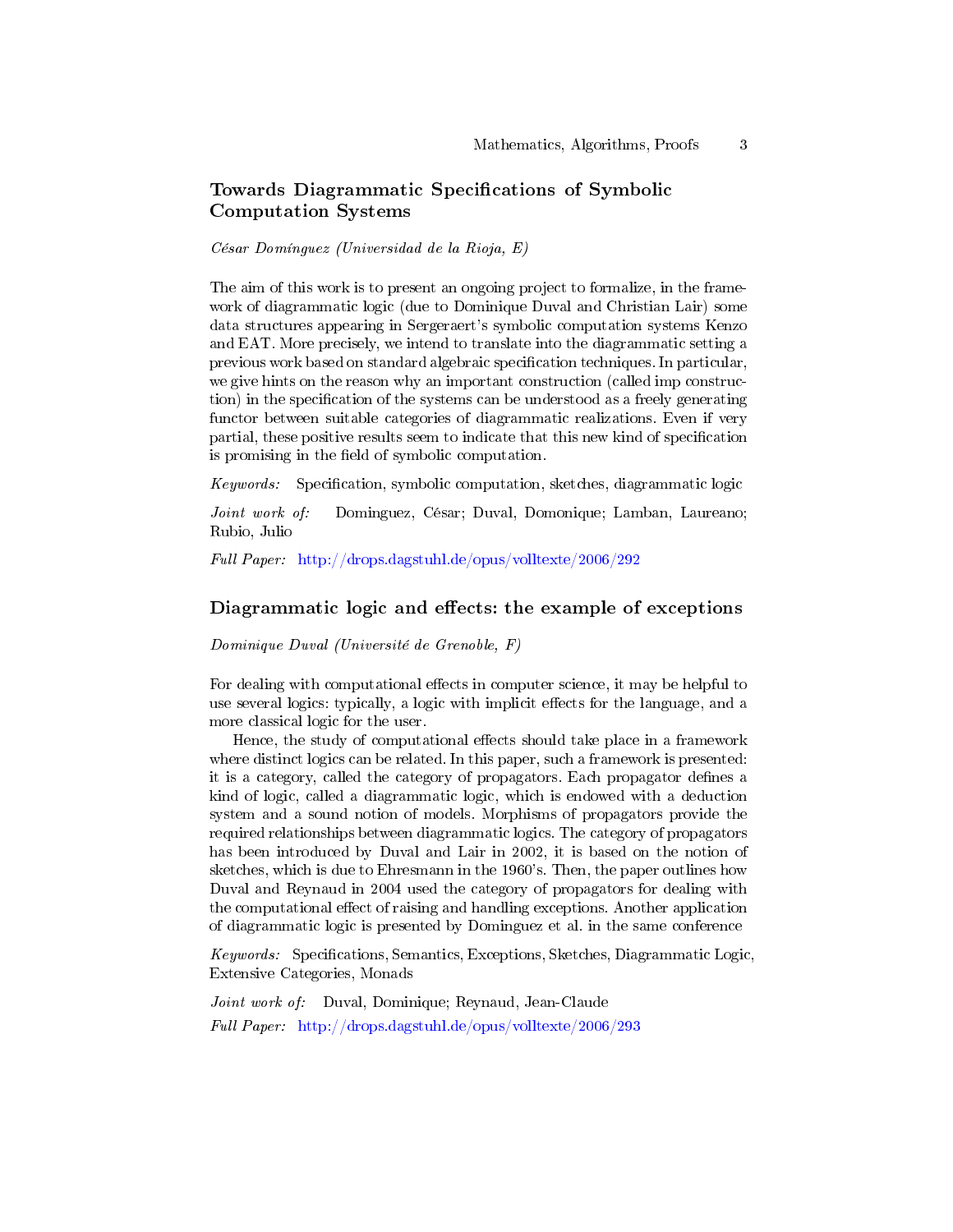# Introduction to My Book "Essays in Constructive Mathematics"

Harold M. Edwards (Courant Institute - New York, USA)

The talk will describe the overall approach and the major topics of the book, recently published by Springer.

Keywords: Constructive Mathematics, Galois Theory, Genus of a Curve

Extended Abstract: <http://drops.dagstuhl.de/opus/volltexte/2006/280>

# Abel and the Concept of the Genus of a Curve

Harold M. Edwards (Courant Institute - New York, USA)

This talk is about the treatement of the Genus of a Curve by Abel, following the book "Essays in Constructive Mathematics".

Keywords: Constructive Mathematics

Extended Abstract: <http://drops.dagstuhl.de/opus/volltexte/2006/277>

# Generalized metatheorems on the extractability of uniform bounds in functional analysis

Philipp Gerhardy (TU Darmstadt, D)

Recently U.Kohlenbach proved general metatheorems for the extraction of (uniform) bounds from classical proofs in functional analysis. The proof was based on a combination of Gödel's functional interpretation and Bezem's strong majorization relation. We present a generalization of the majorization relation which allows to generalize Kohlenbach's metatheorems signicantly. Finally, we will discuss some examples which are now covered by the new metatheorems.

This is joint work with Ulrich Kohlenbach.

Keywords: Proof mining, majorization

Extended Abstract: <http://drops.dagstuhl.de/opus/volltexte/2006/431>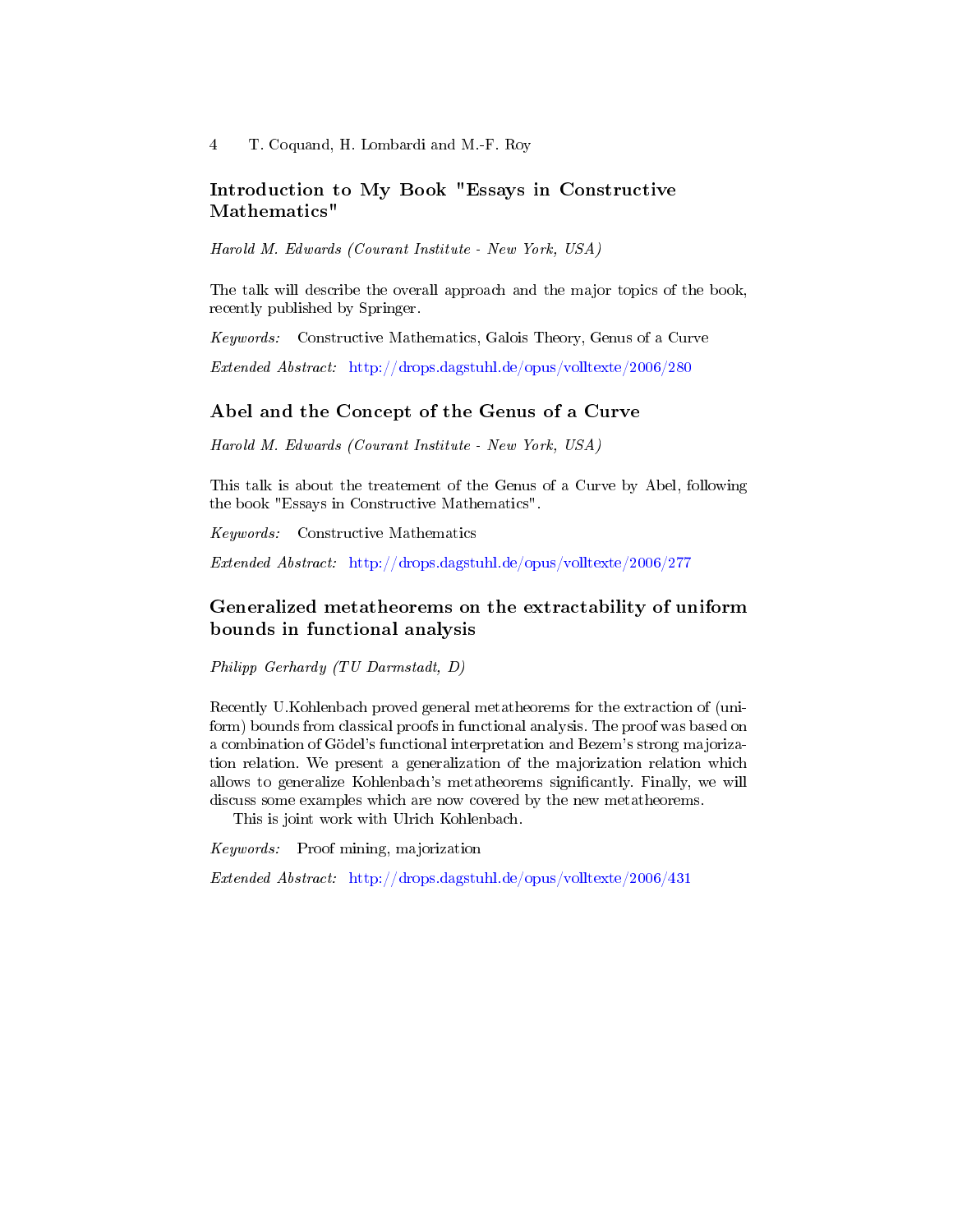#### Introduction to the Flyspeck Project

Thomas C. Hales (University of Pittsburgh, USA)

This article gives an introduction to a long-term project called Flyspeck, whose purpose is to give a formal verification of the Kepler Conjecture. The Kepler Conjecture asserts that the density of a packing of equal radius balls in three dimensions cannot exceed  $pi/sqrt18$ . The original proof of the Kepler Conjecture, from 1998, relies extensively on computer calculations. Because the proof relies on relatively few external results, it is a natural choice for a formalization effort.

Keywords: Certified proofs, Kepler conjecture Full Paper: <http://drops.dagstuhl.de/opus/volltexte/2006/432>

## Agda and Computer Algebra

Daisuke Ikegami (Research Center for Verification & Semantics, J)

Agda is one of proof systems which has been developped by Chalmers university. Currently CVS laboratory of AIST Japan also develops Agda in cooperation with Chalmers.

In this talk I will introduce a plug-in interface to connect between Agda and Computer Algebra System. A short demonstration about Euler phi function of natural numbers will be given, for discussing the performance checking the definition with Agda vs computing with computer algebra systems.

This research was supported in part by Japan Science and Technology Agency, CREST projects.

Keywords: Agda, Computer Algebra, plug-in interface, Proof System

# Executing Extracted Programs

Pierre Letouzey (Universität München, D)

It is a well-known fact that algorithms are often hidden inside mathematical proofs. If these proofs are formalized inside a proof assistant, then a mechanism called extraction can generate the corresponding programs automatically. In previous work, it has been explained how a program has been (with difficulty) produced from a formalization of the Fundamental Theorem of Algebra inside the Coq proof assistant. This program theoretically allows one to compute approximations of polynomial roots. But there is currently quite a gap between theory and practice. In this sequel work, we focus on studying the complexity of this program, and tried to analyze the reasons of its inefficiency by looking at selected sub-problems, like computation of series giving values of Euler constant seiectea<br>e or √2.

Joint work of: Letouzey, Pierre; Cruz-Filipe, Luís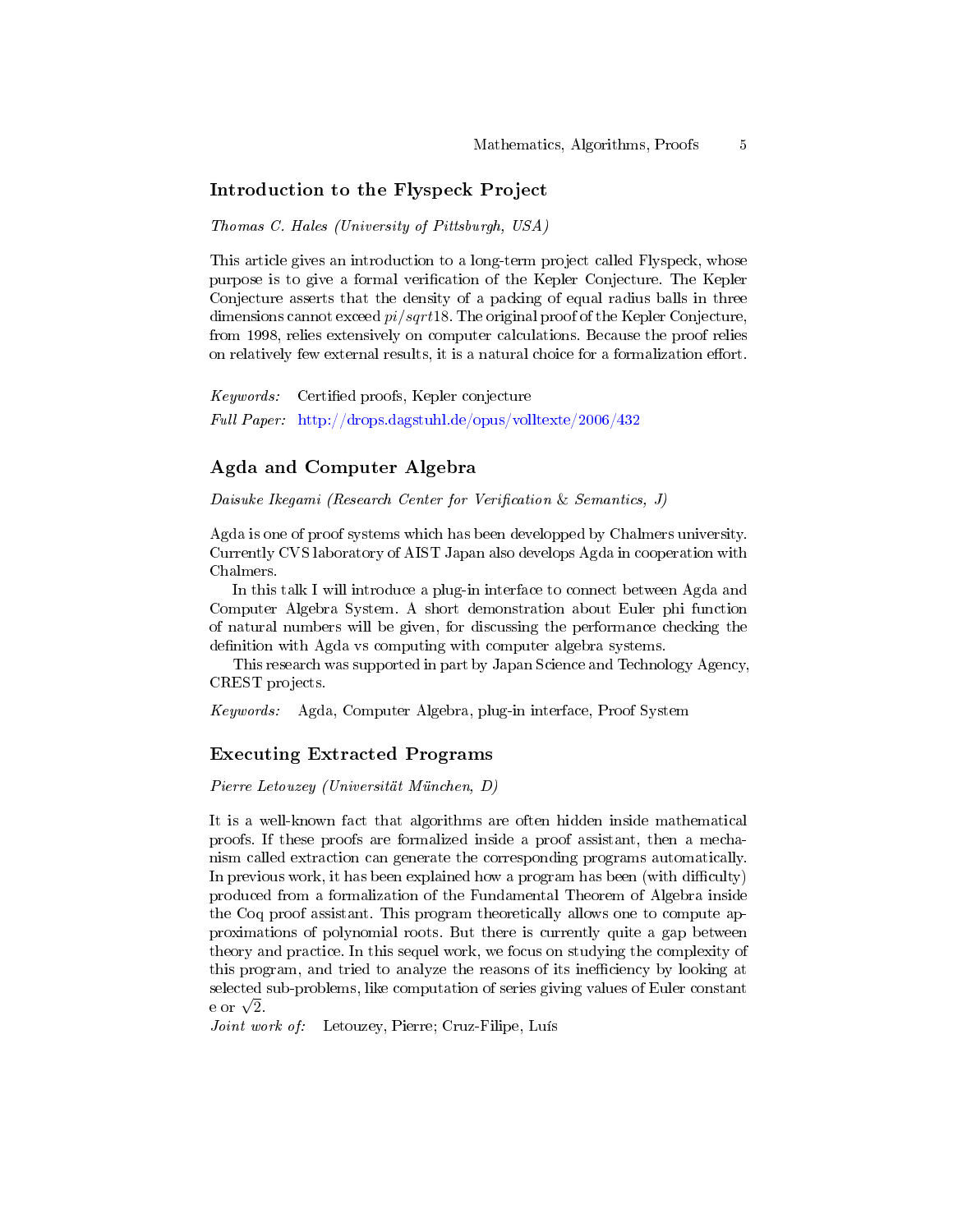# Approximate fixed points of nonexpansive functions in product spaces

 $Laurentiu$  Leustean (TU Darmstadt, D)

In this talk, we present another case study in the general program of proof mining in fixed point theory. Thus, we generalize results obtained by W. Kirk in the theory of approximated fixed points of nonexpansive mappings in product spaces.

 $Keywords:$  Proof mining, fixed point theory, approximated fixed points, nonexpansive functions, product spaces

Joint work of: Kohlenbach, Ulrich; Leuștean, Laurențiu

Extended Abstract: <http://drops.dagstuhl.de/opus/volltexte/2006/433>

#### A constructive view of Dedekind domains

Henri Lombardi (Université de Franche-Comté, F)

We present a basic constructive theory for Prüfer rings and Dedekind rings.

Due to the lack of general factorisation algorithms, in order to deal with integral extensions, we allow zero-divisors.

Similarly, our general setting for Dedekind rings does not include complete factorisation of invertible ideals.

We use partial coprime factorisation bases for finite families of invertible ideals, since they always do exist constructively (in the noetherian case).

Many classical results are obtained in the weaker settings of Prüfer coherent rings ( $=$  semihereditary rings) or of dimension one Prüfer coherent rings.

Keywords: Dedekind domains, Arithmetical rings, Prüfer rings, Coprime bases, Partial factorisation, Constructive algebra

Joint work of: Ducos, Lionel; Lombardi, Henri; Quitté, Claude; Salou, Maimouna

# Programming and certifying a CAD algorithm in the Coq system

Assia Mahboubi (INRIA - Sophia Antipolis, F)

A. Tarski has shown in 1948 that one can perform quantifier elimination in the theory of real closed fields. The introduction of the Cylindrical Algebraic Decomposition (CAD) method has later allowed to design rather feasible algorithms. Our aim is to program a reflectional decision procedure for the Coq system, using the CAD, to decide whether a (possibly multivariate) system of polynomial inequalities with rational coefficients has a solution or not. We have therefore implemented various computer algebra tools like gcd computations, subresultant polynomial or Bernstein polynomials.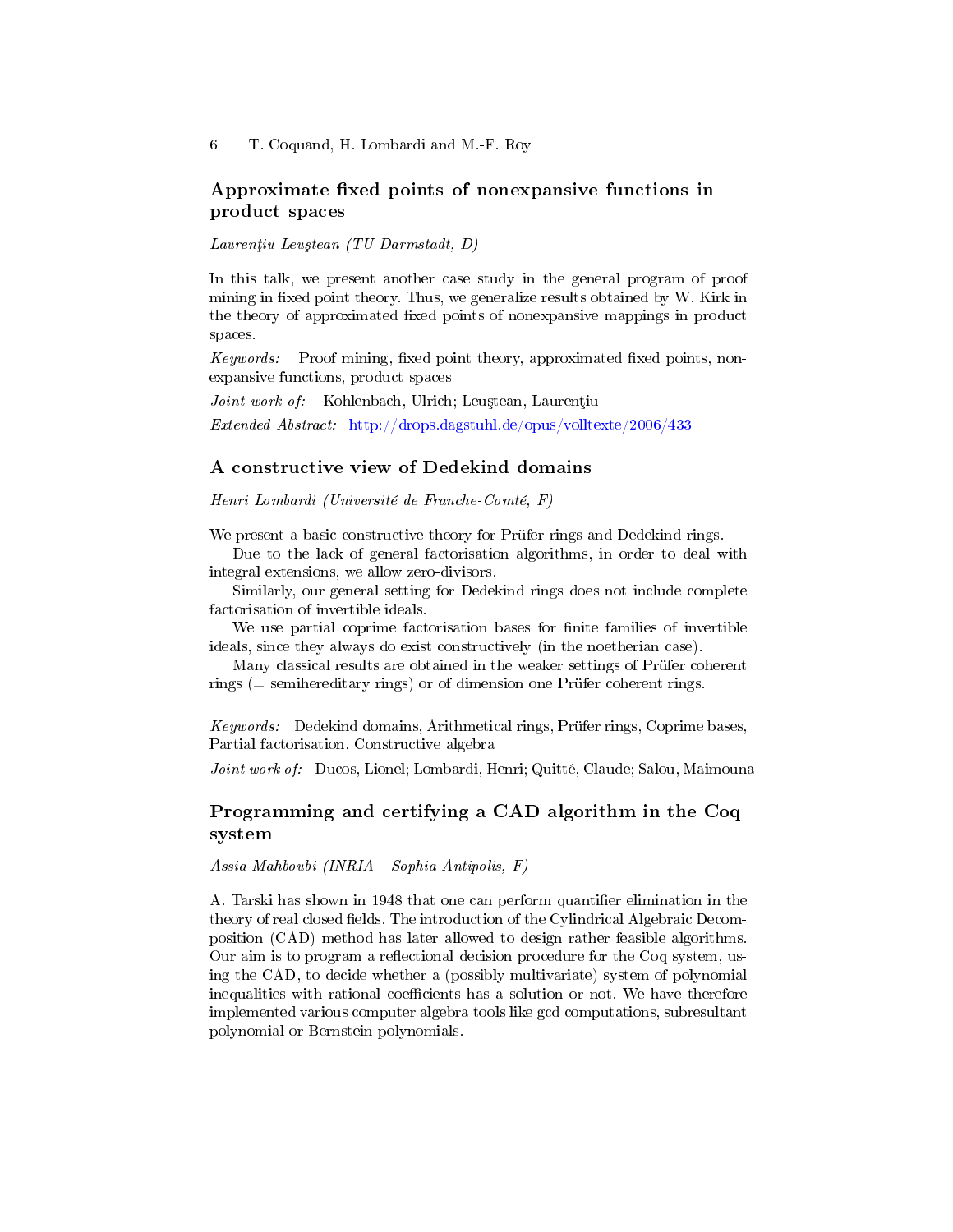Keywords: Computer algebra, Bernstein polynomials, subresultants, CAD, Coq, certification

Full Paper: <http://drops.dagstuhl.de/opus/volltexte/2006/276>

## Towards a Veried Enumeration of All Tame Plane Graphs

Tobias Nipkow (TU München, D)

In his proof of the Kepler conjecture, Thomas Hales introduced the notion of tame graphs and provided a Java program for enumerating all tame plane graphs. We have translated his Java program into an executable function in HOL ("the generator"), have formalized the notions of tameness and planarity in HOL, and have partially proved that the generator returns all tame plane graphs. Running the generator in ML has shows that the list of plane tame graphs ("the archive") that Thomas Hales also provides is complete. Once we have finished the completeness proof for the generator.

In addition we checked the redundancy of the archive by formalising an executable notion of isomorphism between plane graphs, and checking if the archive contains only graphs produced by the generator. It turned out that 2257 of the 5128 graphs in the archive are either not tame or isomorphic to another graph in the archive.

Joint work of: Nipkow, Tobias; Bauer, Gertrud Full Paper: <http://drops.dagstuhl.de/opus/volltexte/2006/434>

# Proving Bounds for Real Linear Programs in Isabelle/HOL

Steven Obua (TU München, D)

Linear programming is a basic mathematical technique for optimizing a linear function on a domain that is constrained by linear inequalities.

We restrict ourselves to linear programs on bounded domains that involve only real variables. In the context of theorem proving, this restriction makes it possible for any given linear program to obtain certificates from external linear programming tools that help to prove arbitrarily precise bounds for the given linear program. To this end, an explicit formalization of matrices in Isabelle/HOL is presented, and how the concept of lattice-ordered rings allows for a smooth integration of matrices with the axiomatic type classes of Isabelle.

As our work is a contribution to the Flyspeck project, we demonstrate that via reflection and with the above techniques it is now possible to prove bounds for the linear programs arising in the proof of the Kepler conjecture sufficiently fast.

Extended Abstract: <http://drops.dagstuhl.de/opus/volltexte/2006/435>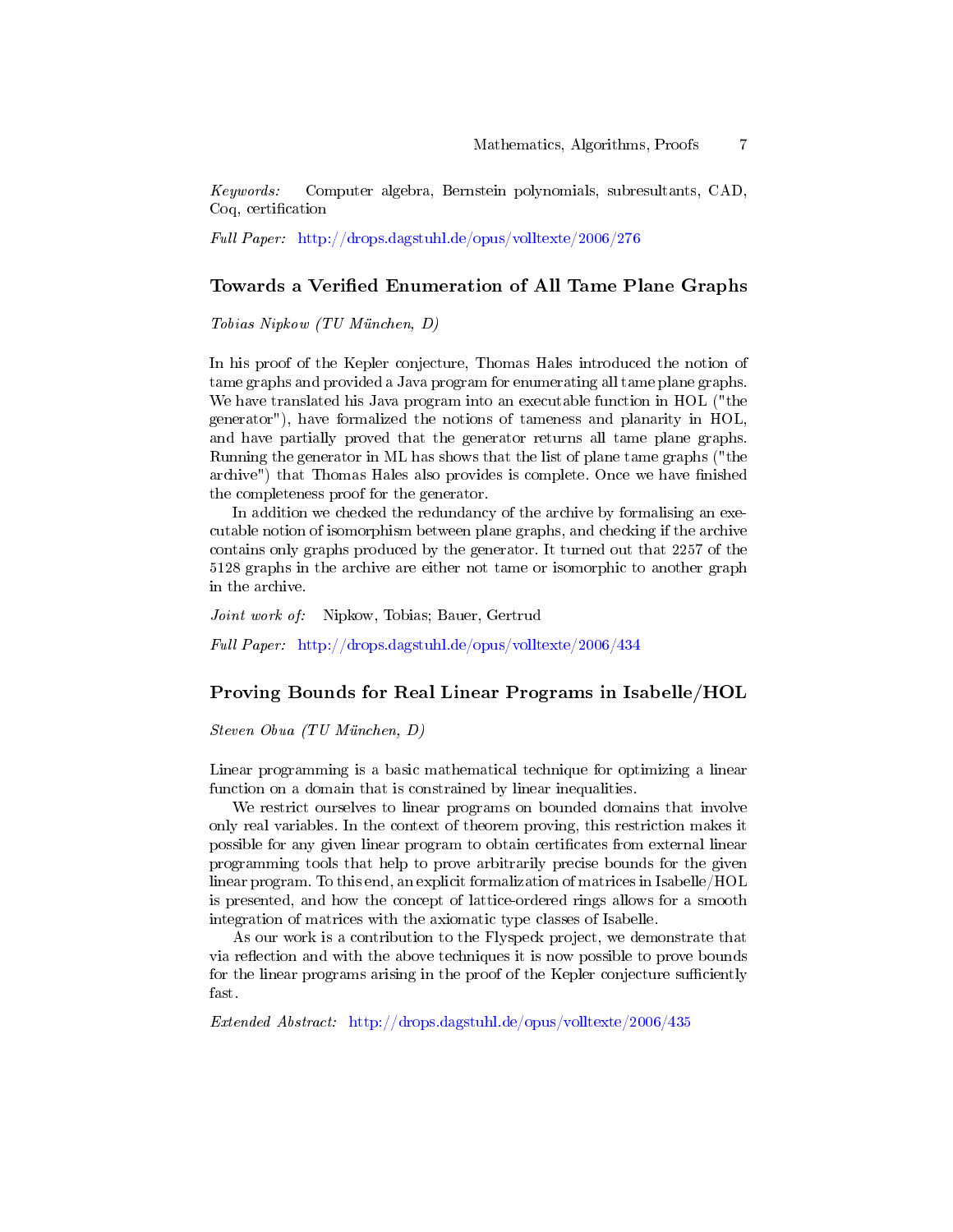8 T. Coquand, H. Lombardi and M.-F. Roy

# Unifying Functional Interpretations

Paulo Oliva (Queen Mary College - London, GB)

The purpose of this article is to present a parametrised functional interpretation. Depending on the choice of the two parameters one obtains well-known functional interpretations, among others Gödel's Dialectica interpretation, Diller-Nahm's variant of the Dialectica interpretation, Kreisel's modified realizability, Kohlenbach's monotone interpretations and Stein's family of functional interpretations. We show that all these interpretations only differ on two basic choices, which are captured by the parameters, namely the choices of (1) "how much" of the counter-examples for A becomes witnesses for the negation of A, and of (2) "how much" information about the witnesses of A one is interested in.

Keywords: Functional interpretation, modied realizability, Dialectica interpretation, intuitionistic logic

Full Paper: <http://drops.dagstuhl.de/opus/volltexte/2006/291>

# Coequalisers of formal topology

Erik Palmgren (Uppsala University, S)

We give a predicative construction of quotients of formal topologies. Along with earlier results on the match up between of continuous functions on real numbers (in the sense of Bishop's constructive mathematics) and approximable mappings on the formal space of reals, we argue that formal topology gives an adequate foundation for constructive algebraic topology, also in the predicative sense. Predicativity is of essence when formalising the subject in logical frameworks based on Martin-Löf type theories.

Full Paper: <http://drops.dagstuhl.de/opus/volltexte/2006/436>

#### Special Functions and Computer Algebra

Peter Paule (University of Linz, A)

Along selected examples from special functions (i.e., identities involving integrals and sums) the role of recently developed computer algebra algorithms in the process of mathematical discovery and proving is illustrated.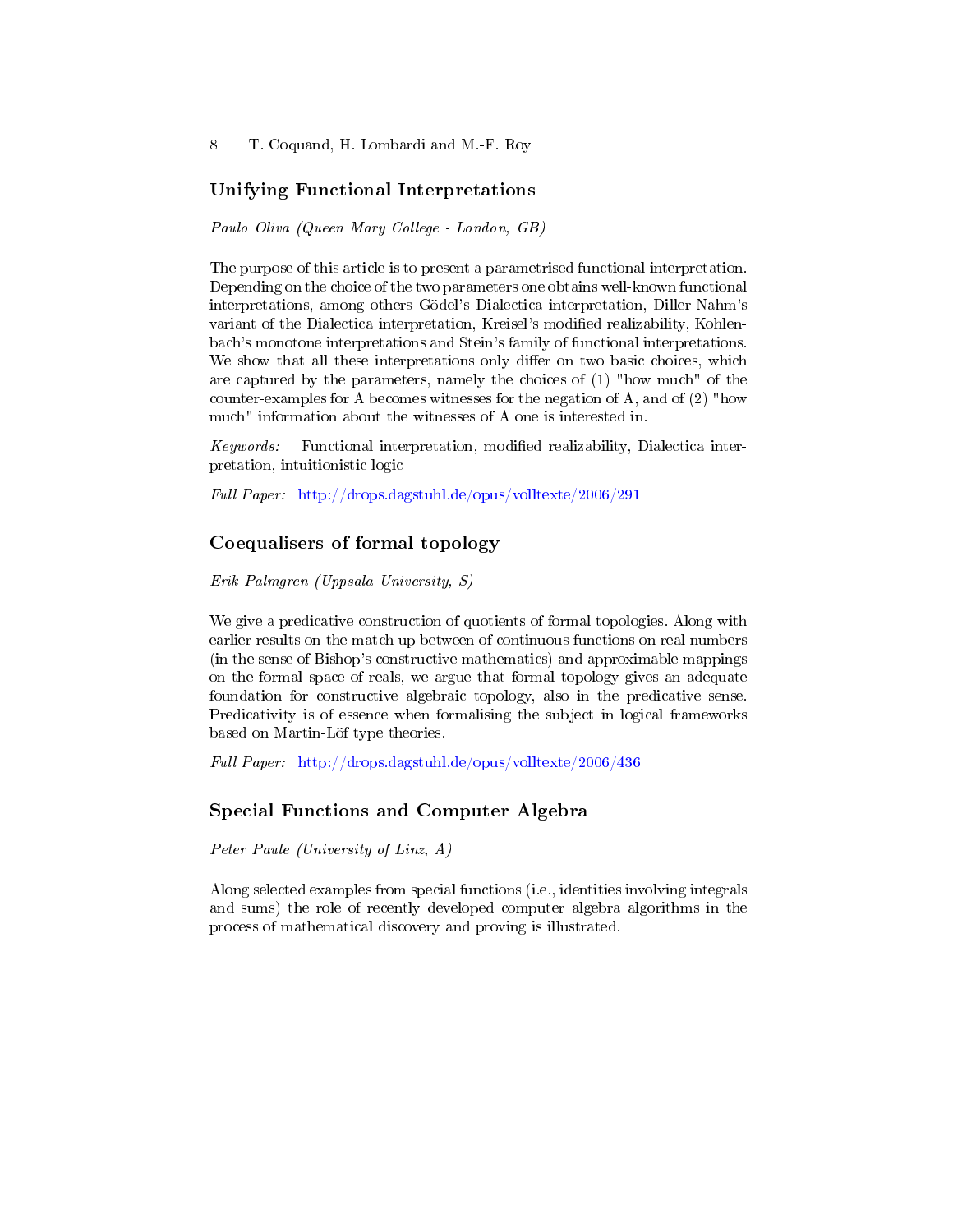# Henselian local rings

Hervé Perdry (Università di Pisa, I)

I shall outline an elementary and effective construction of the Henselization of a local ring (which could be implemented in some computer algebra systems) and an effective proof of several classical results about Henselian local rings.

Keywords: Local rings, henselian local rings

Joint work of: Lombardi, Henri; Alonso, M.E.

Full Paper: <http://drops.dagstuhl.de/opus/volltexte/2006/437>

# Certified mathematical hierarchies: the FoCal system

Virgile Prevosto (MPI für Informatik, D)

The focal language (formerly Foc) allows a programmer to incrementally build mathematical structures and to formally prove their correctness. focal encourages a development process by refinement, deriving step-by-step implementations from specifications. This refinement process is realized using an inheritance mechanism on structures which can mix primitive operations, axioms, algorithms and proofs. Inheritance from existing structures allows to reuse their components under some conditions, which are statically checked by the compiler.

In this talk, we first present the main constructions of the language. Then we show a shallow embedding of these constructions in the Coq proof assistant, which is used to check the proofs made in Focal. Such a proof can be either an hand-written Coq script, made in an environment set up by the Focal compiler, or a Coq term given the zenon theorem prover, which is partly developped within Focal. Last, we present a formalization of focal structures and show that the Coq embedding is conform to this model.

Keywords: Specifications, proofs, inheritance, refinement, types, Focal, Coq, computer algebra, mathematics

Full Paper: <http://drops.dagstuhl.de/opus/volltexte/2006/274>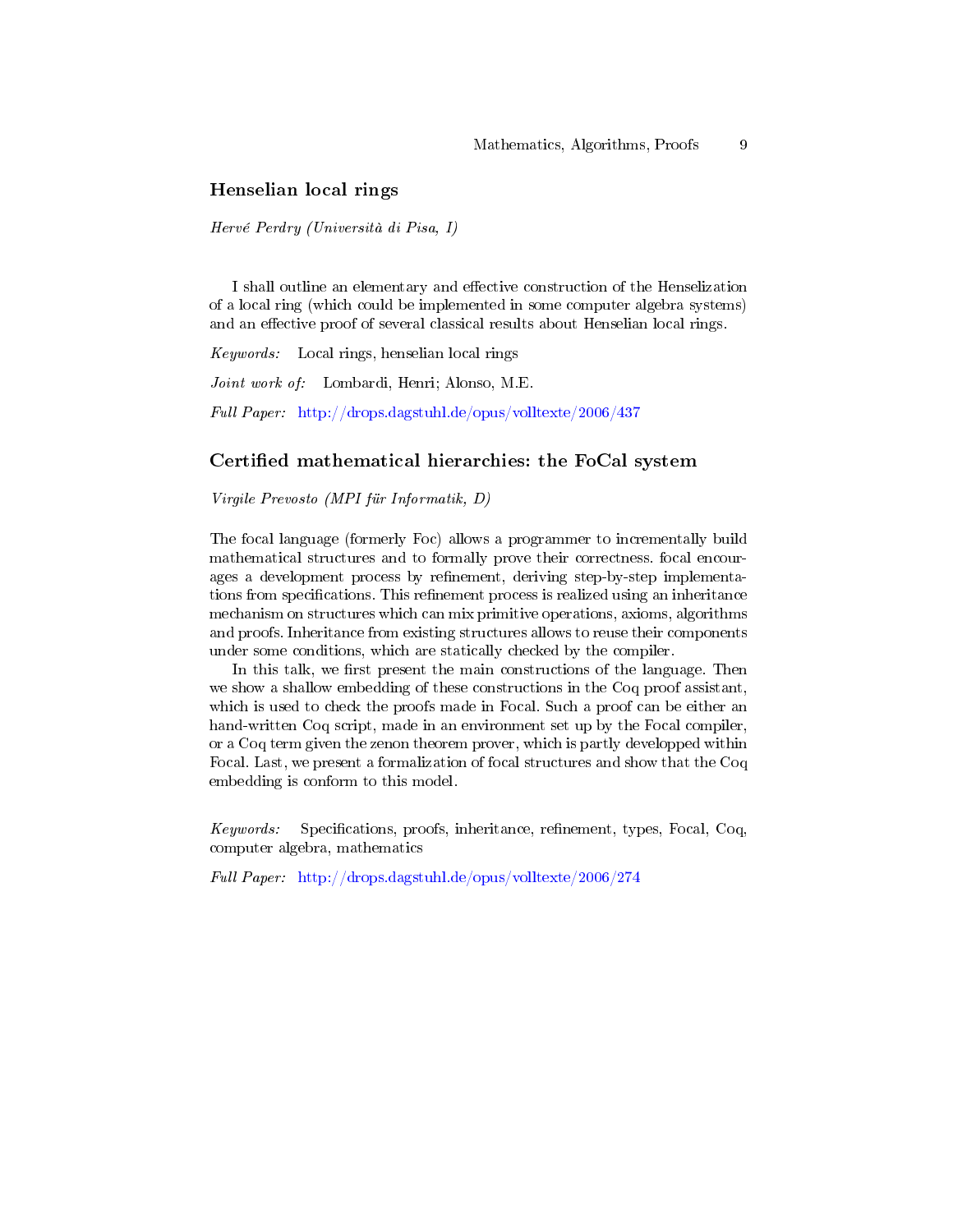10 T. Coquand, H. Lombardi and M.-F. Roy

#### An introduction to constructive algebraic analysis

Alban Quadrat (INRIA - Sophia Antipolis, F)

Algebraic analysis has been developed in the middle of the sixties by B. Malgrange, I. N. Bernstein, M. Kashiwara, V. P. Palamodov [1, 2, 5, 6] in order to study general systems of linear partial differential equations with constant or variables coefficients (e.g., polynomial, rational coefficients). The purpose of this talk is to give a short introduction to some constructive algorithms of algebraic analysis [4, 8], discuss an implementation of those algorithms in the Maple package OreModules [3] and show some of their applications in mathematical physics and control theory [4, 7, 8, 9, 10].

References:

- [1] J. E. Bjork, Rings of Differential Operators, North Holland, 1979.
- [2] A. Borel et al., Algebraic D-Modules, Perspectives in Mathematics, Academic Press, 1987.
- [3] F. Chyzak, A. Quadrat, D. Robertz, OreModules project, http://wwwb.math.rwth-aachen.de/OreModules/, 2003.
- [4] F. Chyzak, A. Quadrat, D. Robertz, Effective algorithms for parametrizing linear control systems over Ore algebras, INRIA report 5181, available at http://www.inria.fr/rrrt/index.fr.html, submitted for publication, 2004.
- [5] M. Kashiwara, Algebraic Study of Systems of Partial Differential Equations, M'emoires de la Socifette Mathtematiques de France 63, 1995.
- [6] V. P. Palamodov, Linear Differential Operators with Constant Coefficients, Grundlehren der mathematischen Wissenschaften 168, Springer-Verlag, 1970.
- [7] J.-F. Pommaret, A. Quadrat, Algebraic analysis of linear multidimensional control systems, IMA Jounal of Control and Information, 16 (1999), 275- 297.
- [8] A. Quadrat, An introduction to algebraic theory of linear systems of partial differential equations, submitted for publication.
- [9] J. Wood, Modules and behaviours in nD systems theory, Multidimens. Systems Signal Process., 11 (2000), 11-48.
- [10]E. Zerz, Topics in Multidimensional Linear Systems Theory, Lecture Notes in Control and Information Sciences, Springer, 2000.

 $Keywords:$  Linear systems of partial differential equations, over/underdetermined systems, constructive algorithms, non-commutative Gröbner bases, module theory, homological algebra, mathematical physics, control theory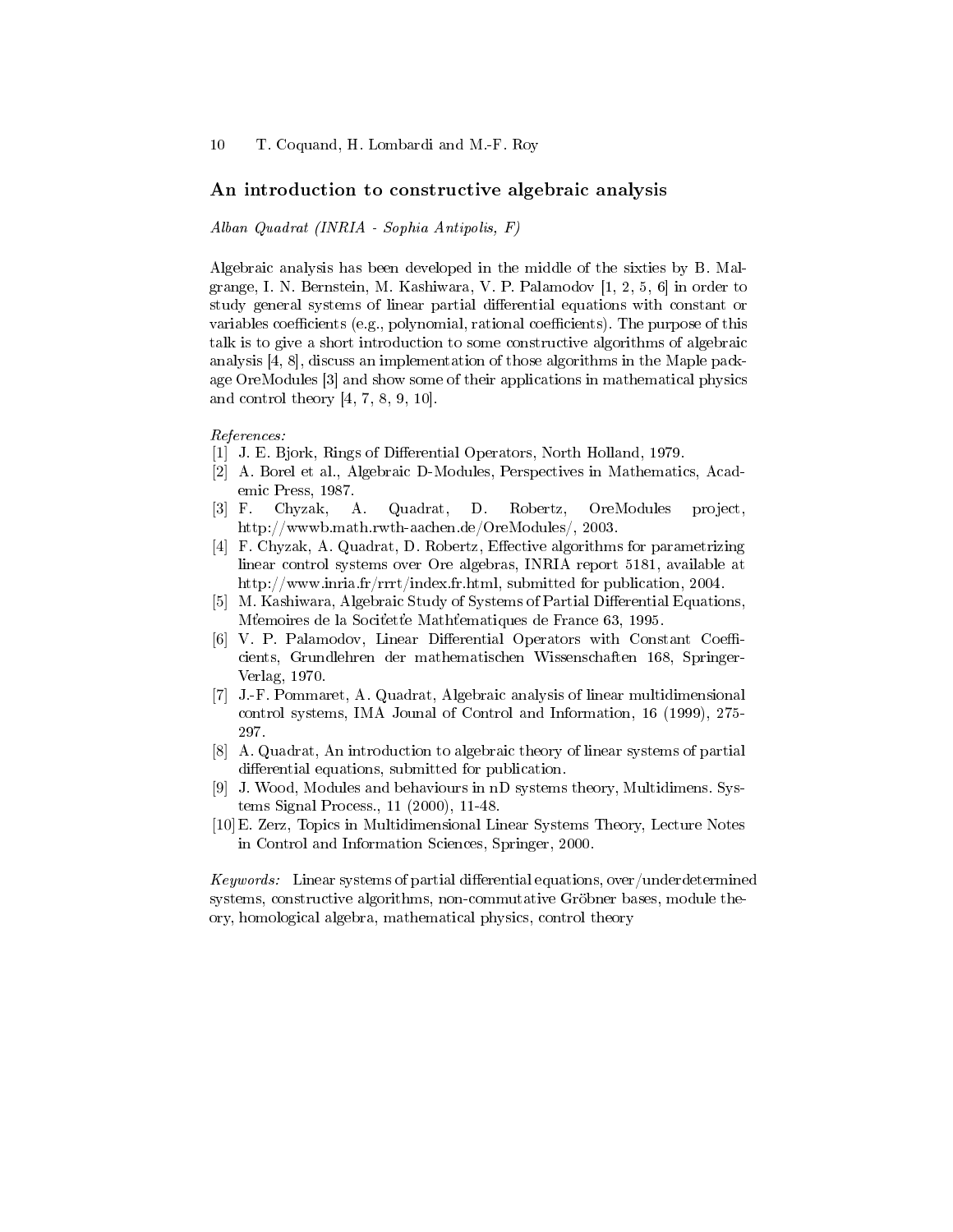## Enabling conditions for interpolated rings

Fred Richman (Florida Atlantic University, USA)

If A is a subring of a ring B, then an interpolated ring is the union of A and b in B : P for some proposition P. These interpolated rings come up frequently in the construction of Brouwerian examples. We study conditions on the inclusion of A in B that guarantee, for some property of rings, that if A and B both have that property, then so does any interpolated ring. Classically, no condition is necessary because each interpolated ring is either A or B. We also would like such a condition to be necessary in the sense that if it fails, and every interpolated ring has the property, then some omniscience principle holds.

Keywords: Brouwerian example, interpolated ring, intuitionistic algebra

Full Paper: <http://drops.dagstuhl.de/opus/volltexte/2006/279>

# Subdiscriminant of symmetric matrices are sums of squares

Marie-Françoise Roy (Université de Rennes, F)

We present a very elementary algebraic proof providing an explicit sum of squares.

This result generalizes a result on discriminants of symmetric matrices due to Ilyushechkin and proved also by P. Lax.

 $Keywords:$  Real algebra, sums of squares, subdiscriminants

Full Paper: <http://drops.dagstuhl.de/opus/volltexte/2006/347>

## Constructive Proofs or Constructive Statements?

Julio Rubio-Garcia (Universidad de la Rioja, E)

A question raised at previous MAP meetings is the following. Is Sergeraert's "Constructive Algebraic Topology" (CAT, in short) really constructive (in the strict logical sense of the word "constructive")? We have not an answer to that question, but we are interested in the following: could have a positive (or negative) answer to the previous question an influence in the problem of proving the correctness of CAT programs (as Kenzo)?

Studying this problem, we have observed that, in fact, many CAT programs can be extracted from the statements (that is, from the specification of certain objects and constructions), without needing an extraction from proofs. This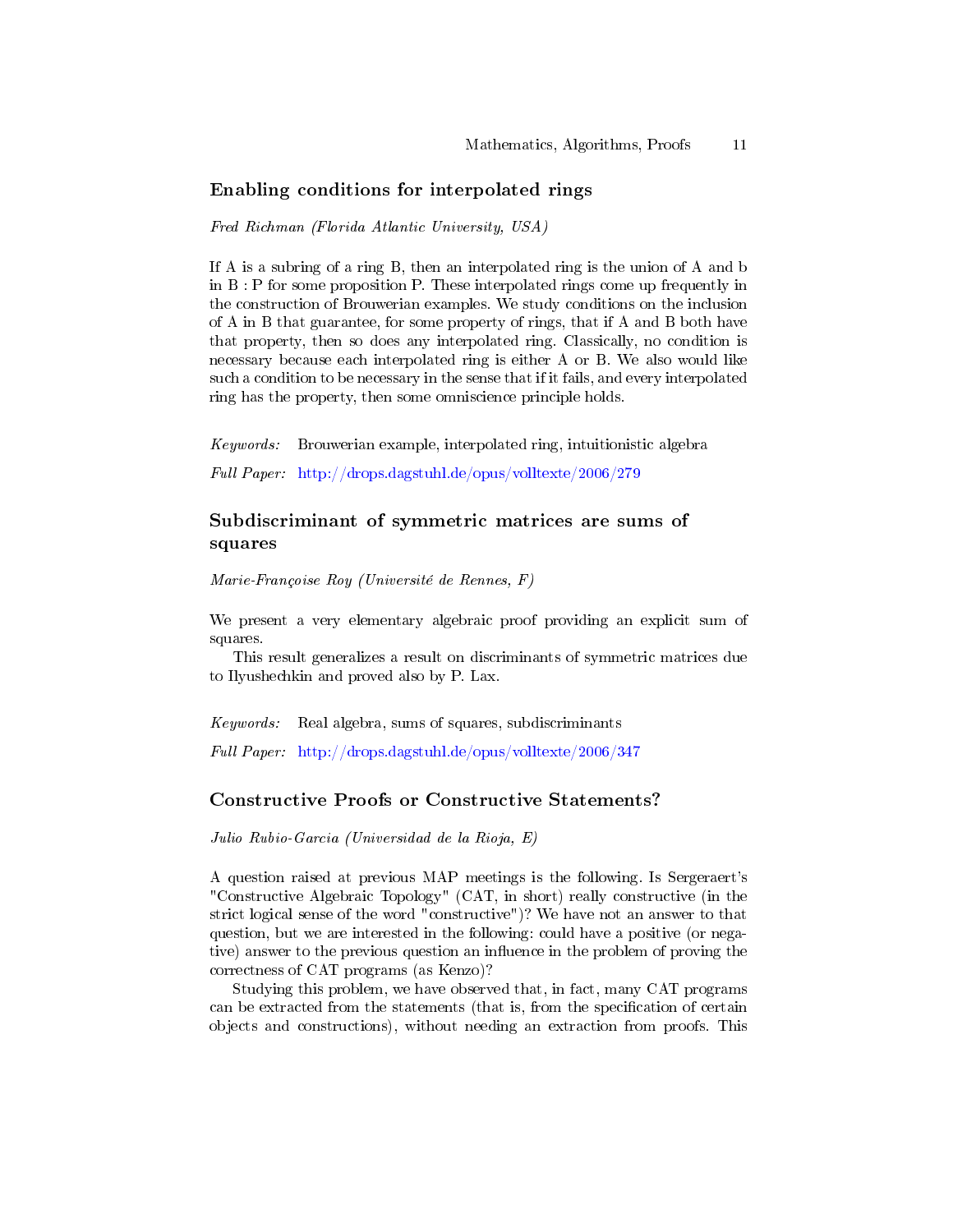remark shows that the logic used in the proofs is uncoupled with respect to the correctness of programs. Thus, the first question posed could be quite irrelevant from the practical point of view. These rather speculative ideas will be illustrated by means of some elementary examples, where the Isabelle code extraction tool can be successfully applied.

Keywords: Program extraction, symbolic computation, constructive logic

Full Paper: <http://drops.dagstuhl.de/opus/volltexte/2006/289>

# Some Notes On "When is 0.999... equal to 1?"

Carsten Schneider (University of Linz, A)

In joint work Robin Pemantle and I  $(2004)$  consider a doubly infinite sum which is not equal to  $1$ , as first suspected, but evaluates to a sum of products of values of the zeta function. Subsequently, I report on this project.

Keywords: Symbolic summation, computer algebra, proofs, harmonic numbers, zeta-relations

Extended Abstract: <http://drops.dagstuhl.de/opus/volltexte/2006/275>

# A nilregular element property

Peter Schuster (Universität München, D)

An element or an ideal of a commutative ring is nilregular if and only if it is regular modulo the nilradical. We prove that if the ring is Noetherian, then every nilregular ideal contains a nilregular element. In constructive mathematics, this proof can then be seen as an algorithm to produce nilregular elements of nilregular ideals whenever the ring is coherent, Noetherian, and discrete. As an application, we give a constructive proof of the Eisenbud-Evans-Storch theorem that every algebraic set in *n*-dimensional affine space is the intersection of n hypersurfaces.

The input of the algorithm is an arbitrary finite list of polynomials, which need not arrive in a special form such as a Gröbner basis.

We dispense with prime ideals when defining concepts or carrying out proofs.

Keywords: Lists of generators, polynomial ideals, Krull dimension, Zariski topology, commutative Noetherian rings, constructive algebra

Joint work of: Coquand, Thierry; Lombardi, Henri; Schuster, Peter

Full Paper: <http://drops.dagstuhl.de/opus/volltexte/2006/278>

See also: Arch. Math. (Basel) 85 (2005) 49-54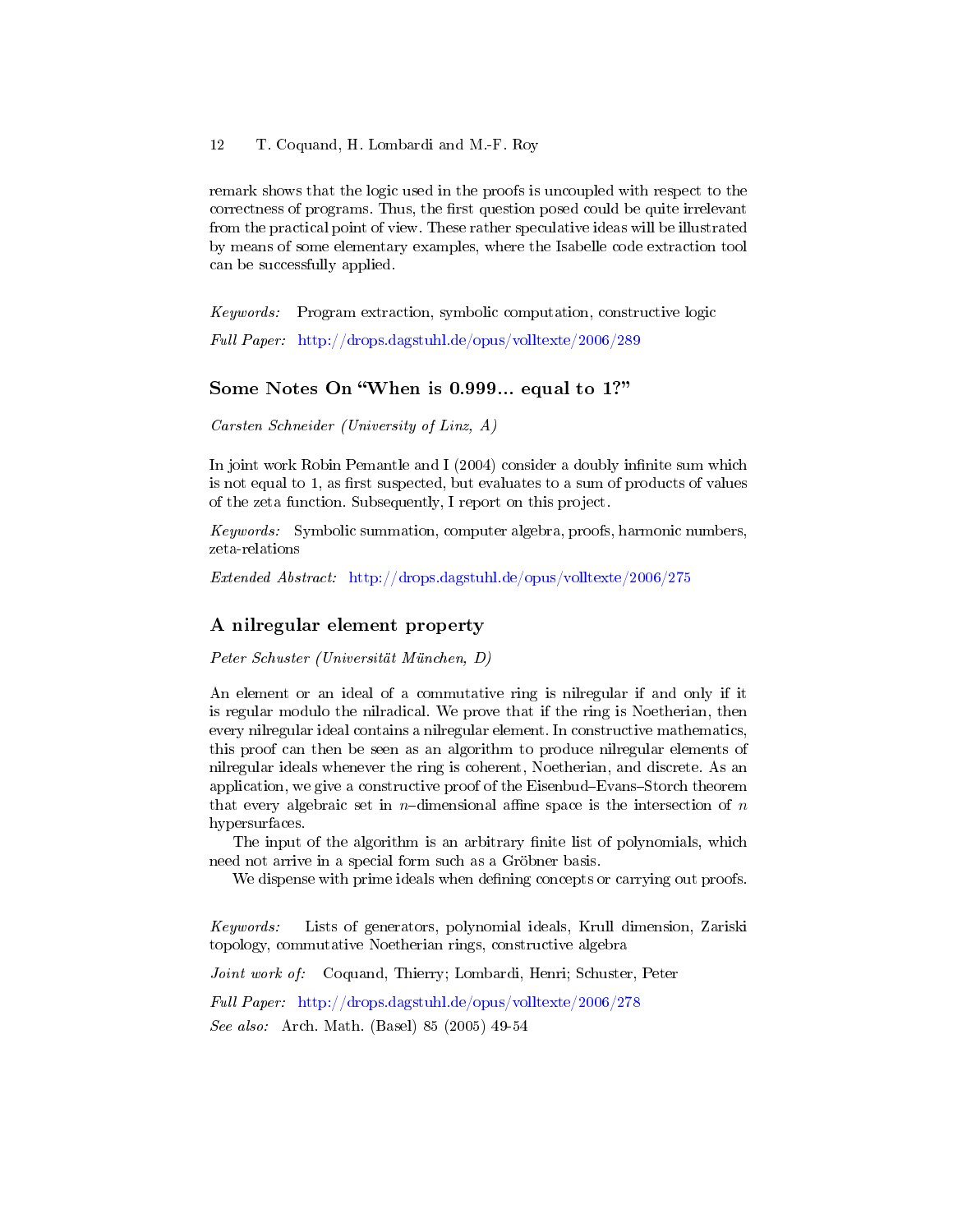# Program extraction from constructive proofs

#### Helmut Schwichtenberg (Universität München, D)

We first survey the general theory, that is (modified) realizability. Then the emphasis will be on general principles and concepts to be followed in the formalization of interesting pieces of constructive mathematics, in order to obtain efficient and perspicious extracted programs. This will be exemplified in some case studies: the intermediate value theorem in constructive analysis, and the proof of strong normalization of typed lambda terms by means of strong computability predicates.

Keywords: Constructive analysis, program extraction

# OOP, Structured Programming and Program Proofs.

Francis Sergeraert (Université de Grenoble, F)

Standard program proofs assume a general programming framework roughly described as "Structured Programming". Powerful advanced methods in Object Oriented Programming as they are now available for example under MOP (Meta-Object-Protocol) frequently lead to complex programs with sophisticated implicit gotos. A didactical example is detailed to explain the nature of the problem. Determining a program proof strategy in such a situation is an interesting subject.

Keywords: OOP, Structured Programming, Program Proof, Qualified methods, Initialization

## Observational Integration Theory

Bas Spitters (Radboud University of Nijmegen, NL)

In this talk I will present a choice-free and point-free development of parts of Bishop's integration theory, culiminating in an easy algebraic proof of the spectral theorem. This proof is based on Coquand's constructive version of the Stone representation theorem combined with some elementary theory of f-rings.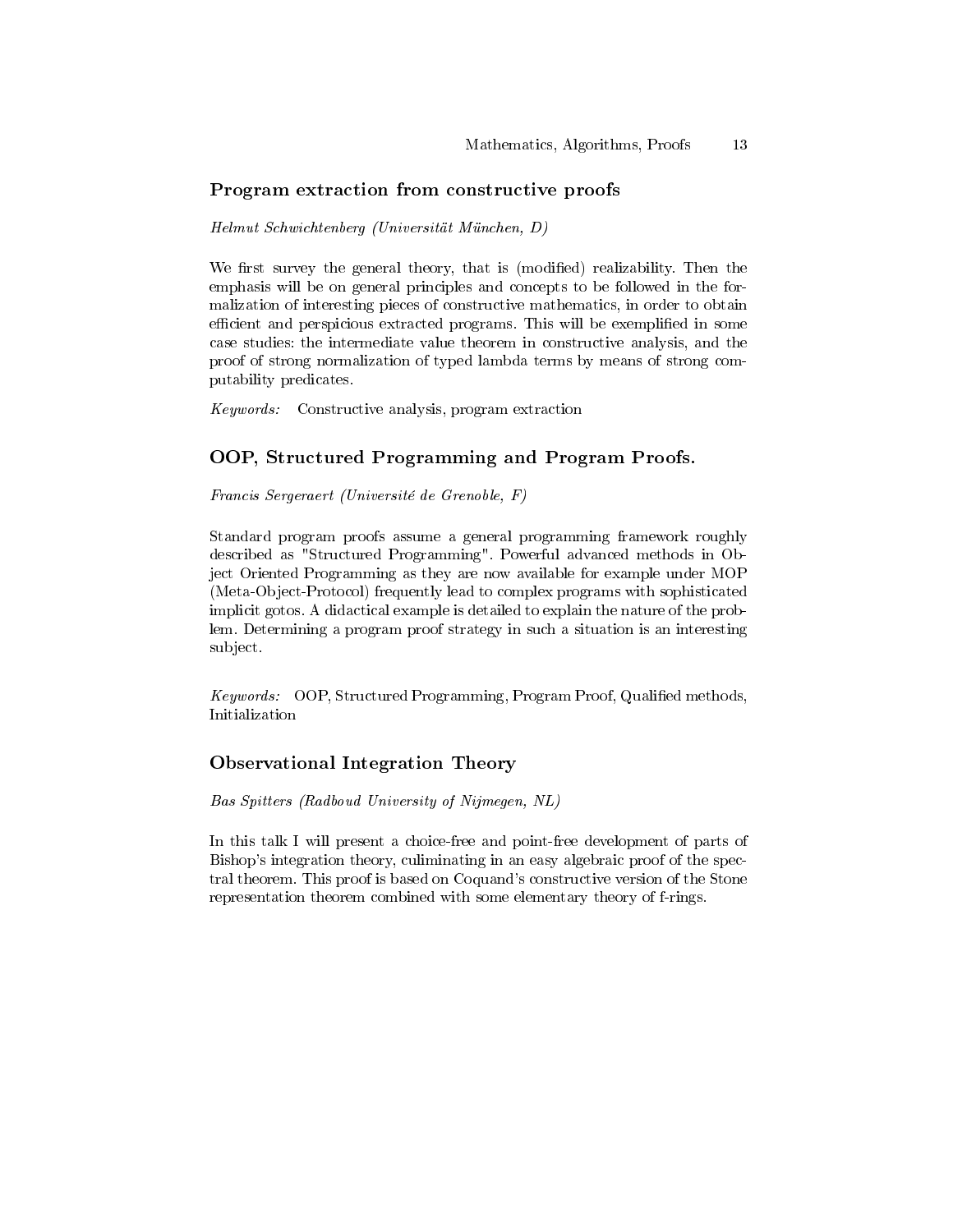#### Constructive algebraic integration theory without choice

Bas Spitters (Radboud University of Nijmegen, NL)

We present a constructive algebraic integration theory. The theory is constructive in the sense of Bishop, however we avoid the axiom of countable, or dependent, choice. Thus our results can be interpreted in any topos. Since we avoid impredicative methods the results may also be interpreted in Martin-Löf type theory or in a predicative topos in the sense of Moerdijk and Palmgren.

We outline how to develop most of Bishop's theorems on integration theory that do not mention points explicitly. Coquand's constructive version of the Stone representation theorem is an important tool in this process. It is also used to give a new proof of Bishop's spectral theorem.

Keywords: Algebraic integration theory, spectral theorem, choiceless constructive mathematics, pointfree topology

Full Paper: <http://drops.dagstuhl.de/opus/volltexte/2006/290>

## Solving univariate p-adic constraints

Volker Weispfenning (Universität Passau, D)

We describe practical algorithms for the study of univariate p-adic constraints. In analogy with univariate real constraints, we formalize univariate p-adic constraints as boolean combinations of univariate polynomial equations and order comparisons between p-adic values of univariate polynomials.

Our method combines techniques of Presburger arithmetic for integer p-adic values with a detailed analysis of the combined range of p-adic values of a list of univariate polynomials with rational coefficients and p-adic arguments.

We describe an algorithmic test for the solvability of such constraints in the field  $Q_p$  of p-adic numbers. If this test has a positive outcome, we also provide a sample solution of the constraint, either as a rational number or as a rational approximation of a uniquely determined algebraic p-adic number.

An implementation of the algorithms by the first author is under way based on the REDLOG-package of REDUCE. First results obtained with this implementation are displayed.

Keywords: Constraints, p-adic, quantifier elimination, decision procedure

Joint work of: Weispfenning, Volker; Sturm, Thomas